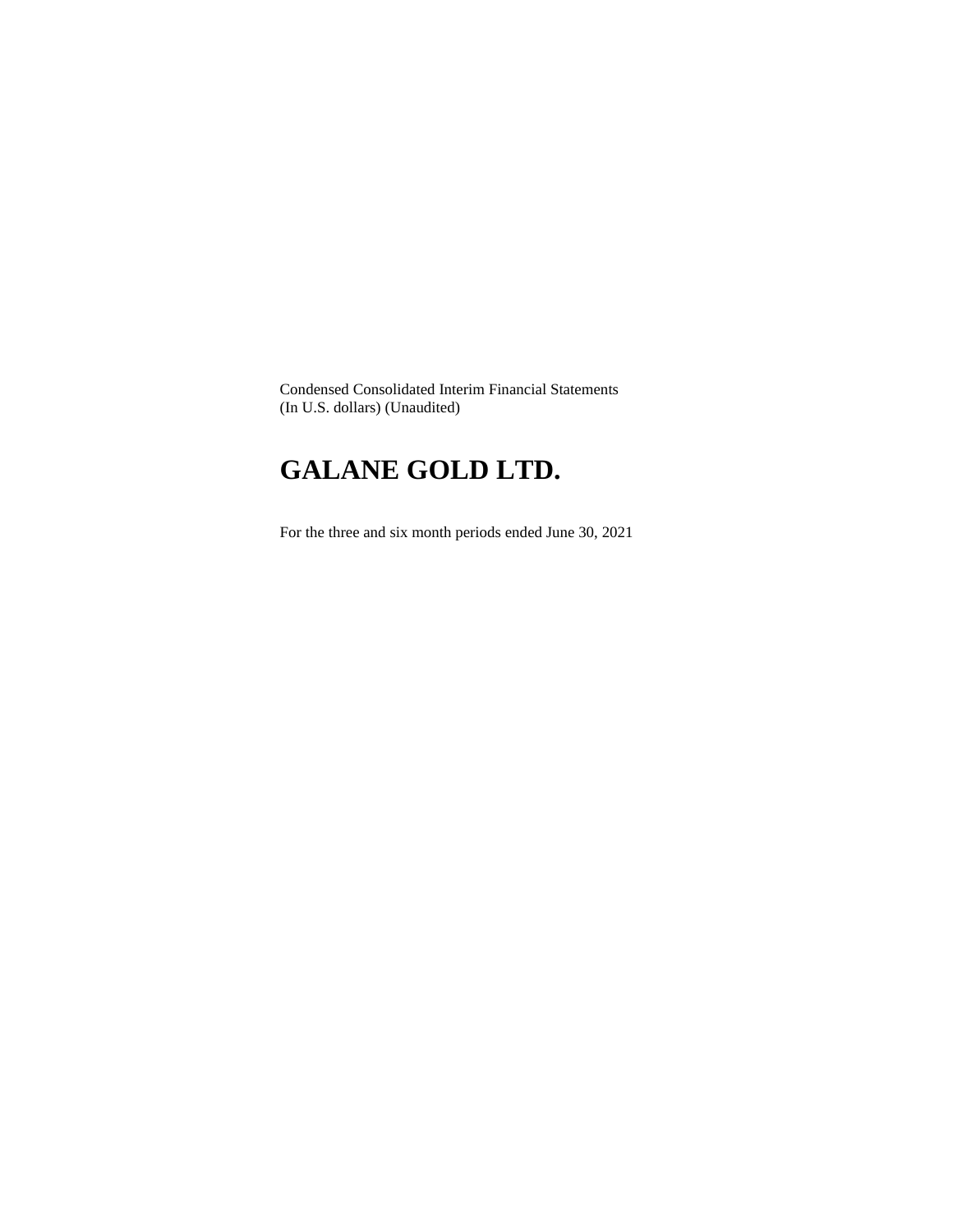Condensed Consolidated Interim Statement of Financial Position (In U.S. dollars) (Unaudited)

As at June 30, 2021 and December 31, 2020

|                                                 | <b>Notes</b> | June 30, 2021    |     | December 31.<br>2020 |
|-------------------------------------------------|--------------|------------------|-----|----------------------|
| Assets                                          |              |                  |     |                      |
| Current assets:                                 |              |                  |     |                      |
| Cash                                            |              | \$<br>2,772,246  | \$  | 4,971,880            |
| Trade receivables and other assets              | 7            | 2,725,276        |     | 1,990,702            |
| Inventories                                     | 8            | 4,535,793        |     | 4,597,504            |
|                                                 |              | 10,033,315       |     | 11,560,086           |
| Non-current assets:                             |              |                  |     |                      |
| Mining and exploration properties and plant and |              |                  |     |                      |
| equipment                                       | 9            | 55,047,676       |     | 41,418,257           |
| Other receivables                               | 7            | 1,228,800        |     | 1,168,648            |
|                                                 |              | 56,276,476       |     | 42,586,905           |
|                                                 |              | \$<br>66,309,791 | \$  | 54,146,991           |
| Liabilities and Shareholders' Equity            |              |                  |     |                      |
| Current liabilities:                            |              |                  |     |                      |
| Accounts payable and accrued liabilities        | 11           | \$<br>11,779,021 | \$. | 9,301,744            |
| Interest bearing loans and borrowings           | 12           | 11,348,585       |     | 14,695,062           |
|                                                 |              | 23,127,606       |     | 23,996,806           |
| Non-current liabilities:                        |              |                  |     |                      |
| Interest bearing loans and borrowings           | 12           | 654,745          |     | 956,338              |
| Warrants denominated in a foreign currency      | 14           | 4,455,836        |     |                      |

| Restoration and rehabilitation provision             | 10 | 5,622,963        | 5,379,417        |
|------------------------------------------------------|----|------------------|------------------|
|                                                      |    | 10,733,544       | 6,335,755        |
| Shareholders' equity:                                |    |                  |                  |
| Share capital                                        | 14 | \$<br>54,860,734 | \$<br>46,215,643 |
| Reserves                                             | 14 | 2,873,273        | 2,848,215        |
| Deficit                                              |    | (25, 285, 366)   | (25, 249, 428)   |
| Equity attributable to Galane Gold Ltd. Shareholders |    | 32,448,641       | 23,814,430       |
|                                                      |    |                  |                  |
|                                                      |    | \$<br>66,309,791 | 54,146,991       |

Going concern (note 2)

Approved and authorized by the Board for issue on August 26, 2021:

| "Ravi Sood " | Jirector | i itaro<br>onno | ⊃ırector |
|--------------|----------|-----------------|----------|
|              |          |                 |          |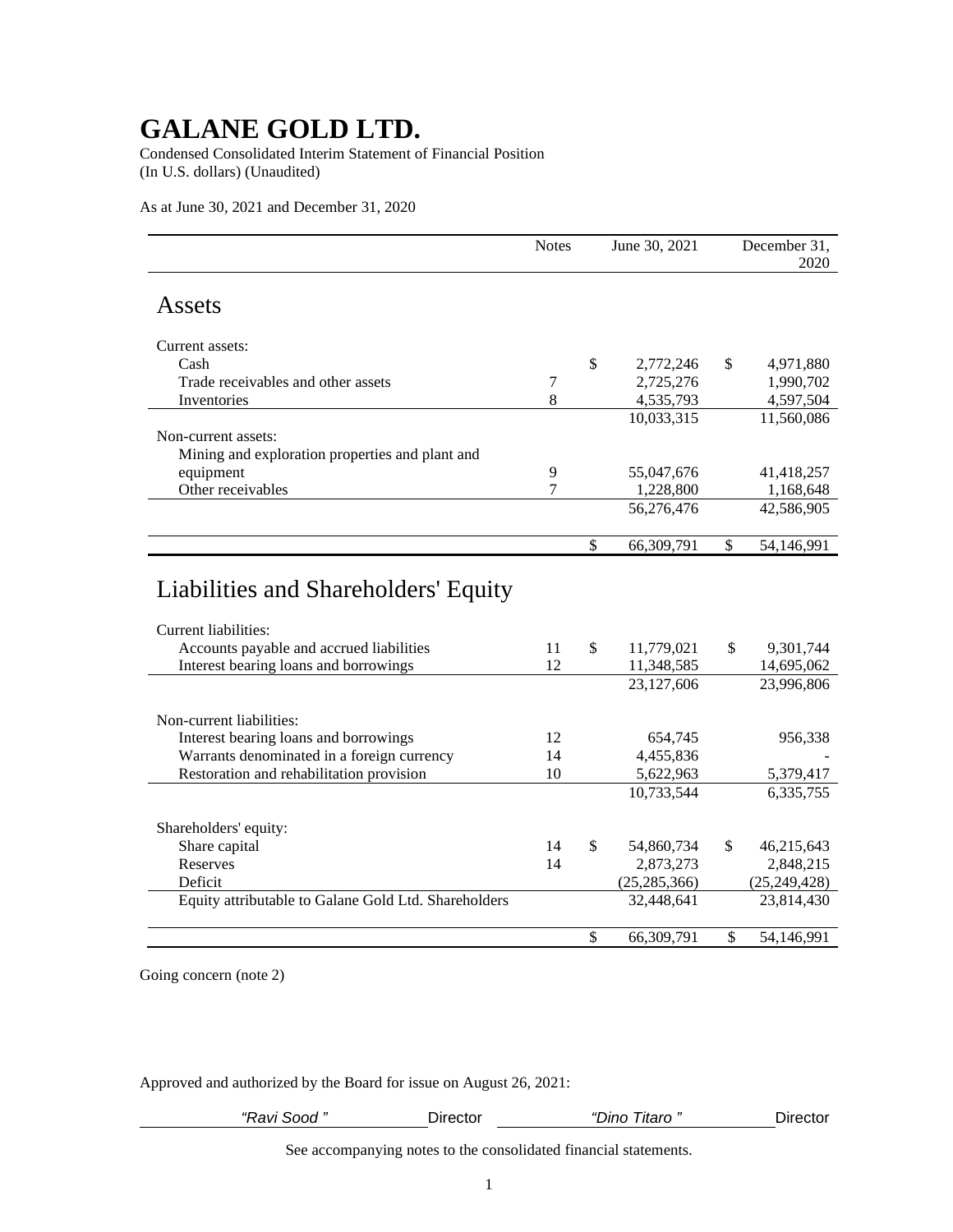Condensed Consolidated Interim Statement of Earnings (Loss) and Comprehensive Earnings (Loss) (In U.S. dollars) (Unaudited)

Three and six month periods ended June 30, 2021 and 2020.

|                                                       |      |    | Three Months |              | Three Months |              | <b>Six Months</b> | <b>Six Months</b> |
|-------------------------------------------------------|------|----|--------------|--------------|--------------|--------------|-------------------|-------------------|
|                                                       |      |    | Ended        |              | Ended        |              | Ended             | Ended             |
|                                                       |      |    | June 30,     |              | June 30,     |              | June 30,          | June 30,          |
|                                                       | Note |    | 2021         |              | 2020         |              | 2021              | 2020              |
|                                                       |      |    |              |              |              |              |                   |                   |
| Mining Revenue                                        |      | S. | 10,454,982   | \$.          | 10,375,274   | \$.          | 20,524,722        | \$19,848,840      |
| <b>Mining Costs</b>                                   | 15   |    | 8,970,572    |              | 8,395,220    |              | 18,149,752        | 16,998,085        |
| Earnings from mining operations                       |      | \$ | 1,484,410    | $\mathbb{S}$ | 1,980,054    | \$           | 2,374,970         | \$<br>2,850,755   |
| Expenses:                                             |      |    |              |              |              |              |                   |                   |
| Foreign exchange (gain) loss                          |      |    | 212,041      |              | (109, 399)   |              | 84,113            | (1,336,739)       |
| Corporate general and administration                  | 15   |    | 715,038      |              | 510,258      |              | 1,500,624         | 1,065,648         |
| Financing (income) costs                              | 15   |    | (209, 549)   |              | 1,788,310    |              | (17,715)          | 1,341,995         |
| Other expenses                                        | 15   |    | 433,925      |              | 181,639      |              | 843,886           | 511,029           |
|                                                       |      | \$ | 1,151,455    | \$           | 2,370,808    | \$           | 2,410,908         | \$<br>1,581,933   |
|                                                       |      |    |              |              |              |              |                   |                   |
| Earnings (loss) and comprehensive earnings (loss) for |      |    |              |              |              |              |                   |                   |
| the period before taxation                            |      | \$ | 332,955      | \$           | (390, 754)   | \$           | (35,938)          | \$<br>1,268,822   |
| Taxation                                              | 13   | \$ |              |              |              | \$           |                   |                   |
| Net earnings (loss) and comprehensive earnings (loss) |      |    |              |              |              |              |                   |                   |
| for the period                                        |      | \$ | 332,955      | \$           | (390, 754)   | $\mathbb{S}$ | (35,938)          | \$<br>1,268,822   |
|                                                       |      |    |              |              |              |              |                   |                   |
| Basic (loss) earnings per common share                | 14   | \$ | 0.00         | \$           | (0.00)       | \$           | (0.00)            | \$<br>0.01        |
| Diluted (loss) earnings per common share              | 14   | \$ | 0.00         | \$           | (0.00)       | \$           | (0.00)            | \$<br>0.01        |
| Weighted average number of common shares-basic        | 14   |    | 285,799,969  |              | 223,400,910  |              | 270,467,544       | 223,400,910       |
| Weighted average number of common shares - diluted    | 14   |    | 299,885,074  |              | 223,400,910  |              | 270,467,544       | 247,093,916       |
|                                                       |      |    |              |              |              |              |                   |                   |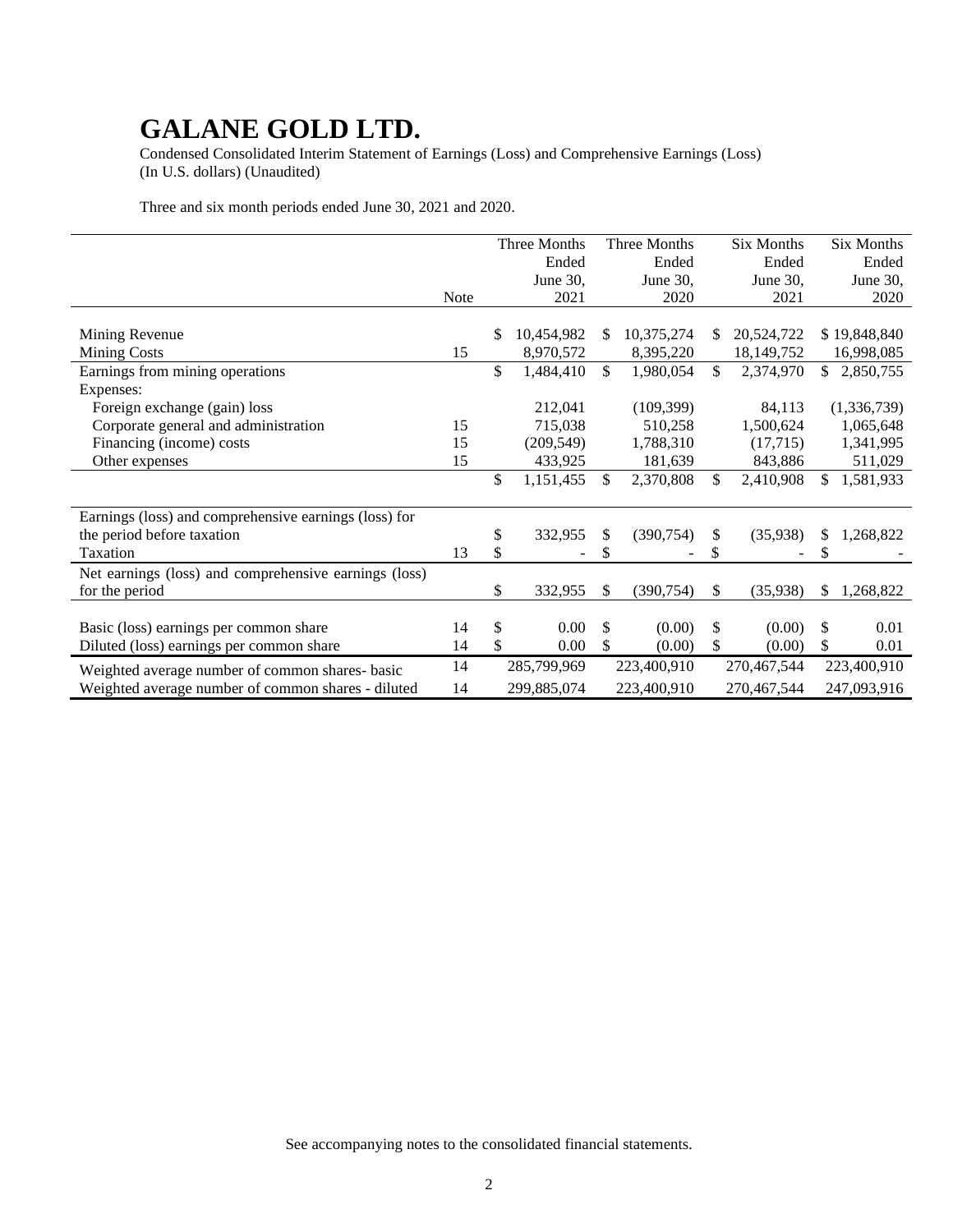Condensed Consolidated Interim Statement of Changes in Equity (In U.S. Dollars) (Unaudited)

Six month periods ended June 30, 2021 and 2020

|                                         |              | <b>Capital Stock</b> |               | <b>Reserves</b>                   |                |              |
|-----------------------------------------|--------------|----------------------|---------------|-----------------------------------|----------------|--------------|
|                                         | <b>Notes</b> | <b>Number</b>        | <b>Amount</b> | <b>Stock</b><br>based<br>payments | <b>Deficit</b> | <b>Total</b> |
|                                         |              |                      |               |                                   |                |              |
| <b>Balance as at December 31, 2019</b>  |              | 223,400,910          | 39,975,999    | 2,626,081                         | (29,683,456)   | 12,918,624   |
| Stock-based compensation                | 14           |                      |               | 136,938                           |                | 136,938      |
| Net loss and comprehensive loss for the |              |                      |               |                                   |                |              |
| period                                  |              |                      |               |                                   | 1,268,822      | 1,268,822    |
| Balance as at June 30, 2020             |              | 223,400,910          | \$39,975,999  | \$2,763,019                       | \$(28,414,634) | \$14,324,384 |
|                                         |              |                      |               |                                   |                |              |
| Balance as at December 31, 2020         |              | 254,964,760          | 46,215,643    | 2,848,215                         | (25, 249, 428) | 23,814,430   |
| Common shares issued – private          |              |                      |               |                                   |                |              |
| placement                               | 14           | 44,028,700           | 3,806,444     |                                   |                | 3,806,444    |
| Common shares issued - Summit           |              |                      |               |                                   |                |              |
| acquisition                             | 14           | 16,000,000           | 3,175,916     |                                   |                | 3,175,916    |
| Stock-based compensation                | 14           |                      |               | 25,058                            |                | 25,058       |
| <b>Debenture Conversion</b>             |              | 12,328,184           | 1,662,731     |                                   | ۰              | 1,662,731    |
| Net loss and comprehensive loss for the |              |                      |               |                                   |                |              |
| period                                  |              |                      |               |                                   | (35,938)       | (35,938)     |
| Balance as at June 30, 2021             |              | 327, 321, 644        | \$54,860,734  | \$2,873,273                       | \$(25,285,366) | \$32,448,641 |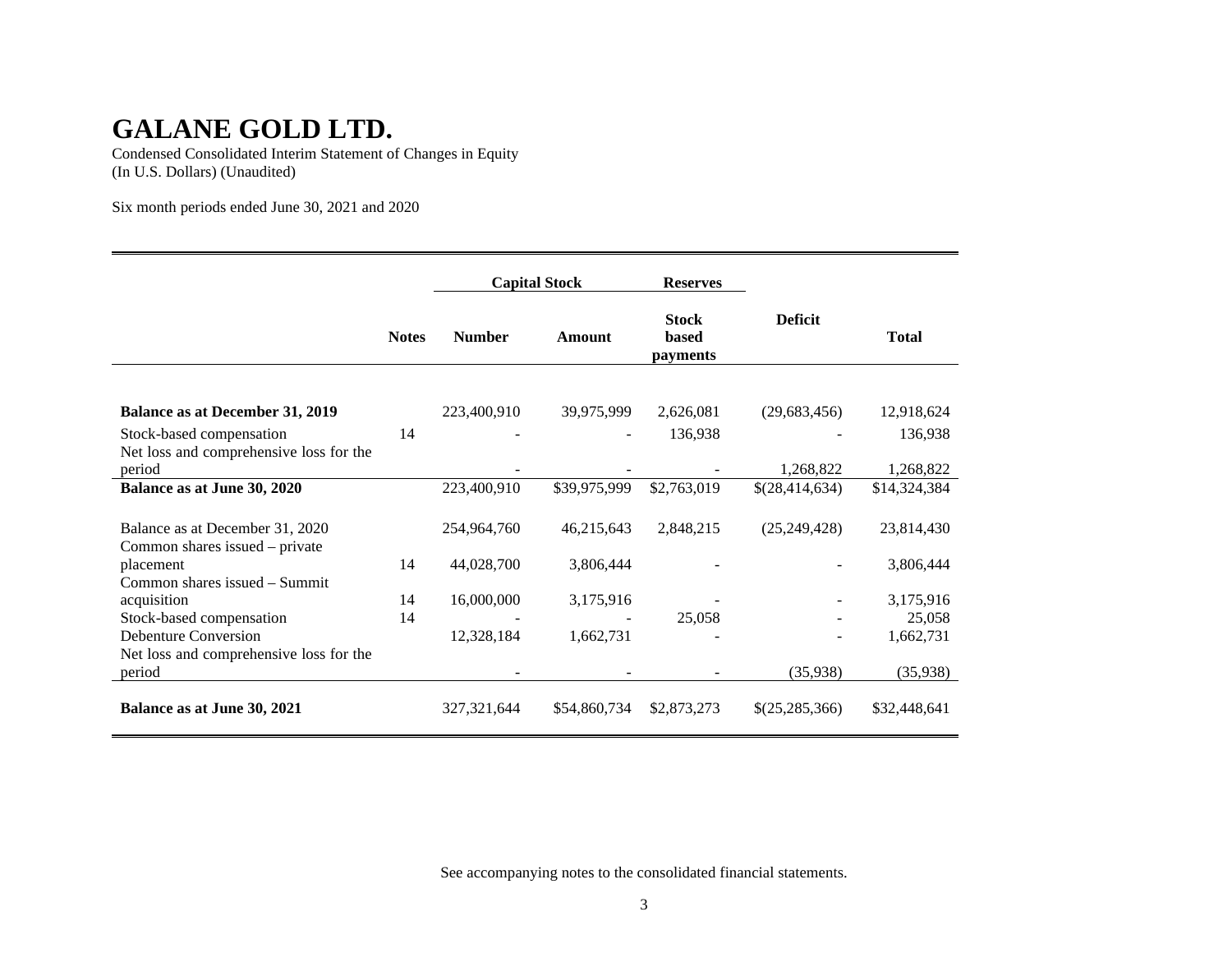Condensed Consolidated Interim Statement of Cash Flows (In U.S. Dollars) (Unaudited)

Six month periods ended June 30, 2021 and 2020

|                                                            | <b>Notes</b> |                          | 2021                |              | 2020                     |
|------------------------------------------------------------|--------------|--------------------------|---------------------|--------------|--------------------------|
|                                                            |              |                          |                     |              |                          |
| Cash flows from operating activities:                      |              | \$                       |                     |              |                          |
| Net earnings (loss) for the period                         |              |                          | (35,938)            | \$           | 1,268,822                |
| Items not involving cash:<br>Depreciation and amortization | 9            |                          |                     |              |                          |
| Share based compensation                                   | 15           |                          | 1,436,167<br>25,058 |              | 2,893,086<br>136,938     |
| Accretion - ARO                                            | 15           |                          | 170,660             |              | 140,933                  |
|                                                            | 15           |                          |                     |              |                          |
| Interest expense                                           |              |                          | 305,334             |              | 230,444                  |
| Foreign exchange loss (gain)                               |              |                          | 31,615              |              | (1,052,471)              |
| Change in fair value of warrants                           | 15           |                          | (1,187,986)         |              | 970,618                  |
| Deferred financing charges                                 |              |                          | 54,708              |              | 54,706                   |
| Other income                                               |              |                          | (597)               |              |                          |
| Working capital adjustments:                               |              |                          |                     |              |                          |
| Change in trade and other receivables                      |              |                          | (758, 246)          |              | (462,391)                |
| Change in inventories                                      |              |                          | 67,985              |              | 729,059                  |
| Change in trade and other payables                         |              |                          | 2,463,559           |              | (441, 170)               |
|                                                            |              |                          |                     |              |                          |
| Cash flows from operating activities                       |              | $\mathbb{S}$             | 2,572,319           | \$           | 4,468,574                |
|                                                            |              |                          |                     |              |                          |
| Cash flows from investing activities:                      |              |                          |                     |              |                          |
| Mining assets acquired                                     | 9            |                          | (13,777,607)        |              | (3,457,341)              |
| Capitalised concentrate sales                              | 9            |                          | 3,594,414           |              | 1,522,051                |
| Cash flows used in investing activities                    |              | $\overline{\mathcal{S}}$ | (10, 183, 193)      | $\mathbb{S}$ | $\overline{(1,935,290)}$ |
|                                                            |              |                          |                     |              |                          |
| Cash flow from financing activities:                       |              |                          |                     |              |                          |
| Private placement                                          |              |                          | 8,011,177           |              |                          |
| Deferred royalty paid                                      |              |                          | (557, 389)          |              | (314,778)                |
| Deferred royalty interest paid                             |              |                          | (42, 611)           |              | (85, 221)                |
| Barak facility repayment                                   |              |                          | (1,594,914)         |              | (134,030)                |
| Barak royalties paid                                       |              |                          | (14, 884)           |              |                          |
| Capital lease obligations                                  |              |                          | (402,970)           |              | (552, 820)               |
| Cash flows from financing activities                       |              | $\mathbb{S}$             | 5,398,409           | \$           | (1,086,849)              |
|                                                            |              |                          |                     |              |                          |
| (Decrease) Increase in cash                                |              | \$                       | (2,212,465)         | \$           | 1,446,435                |
| Effect of unrealized foreign exchange gain on cash         |              |                          | 12,831              |              | (45, 140)                |
| Cash, at January 1                                         |              |                          | 4,971,880           |              | 2,201,853                |
|                                                            |              |                          |                     |              |                          |
| Cash, at June 30                                           |              | $\mathcal{S}$            | 2,772,246           | \$           | 3,603,148                |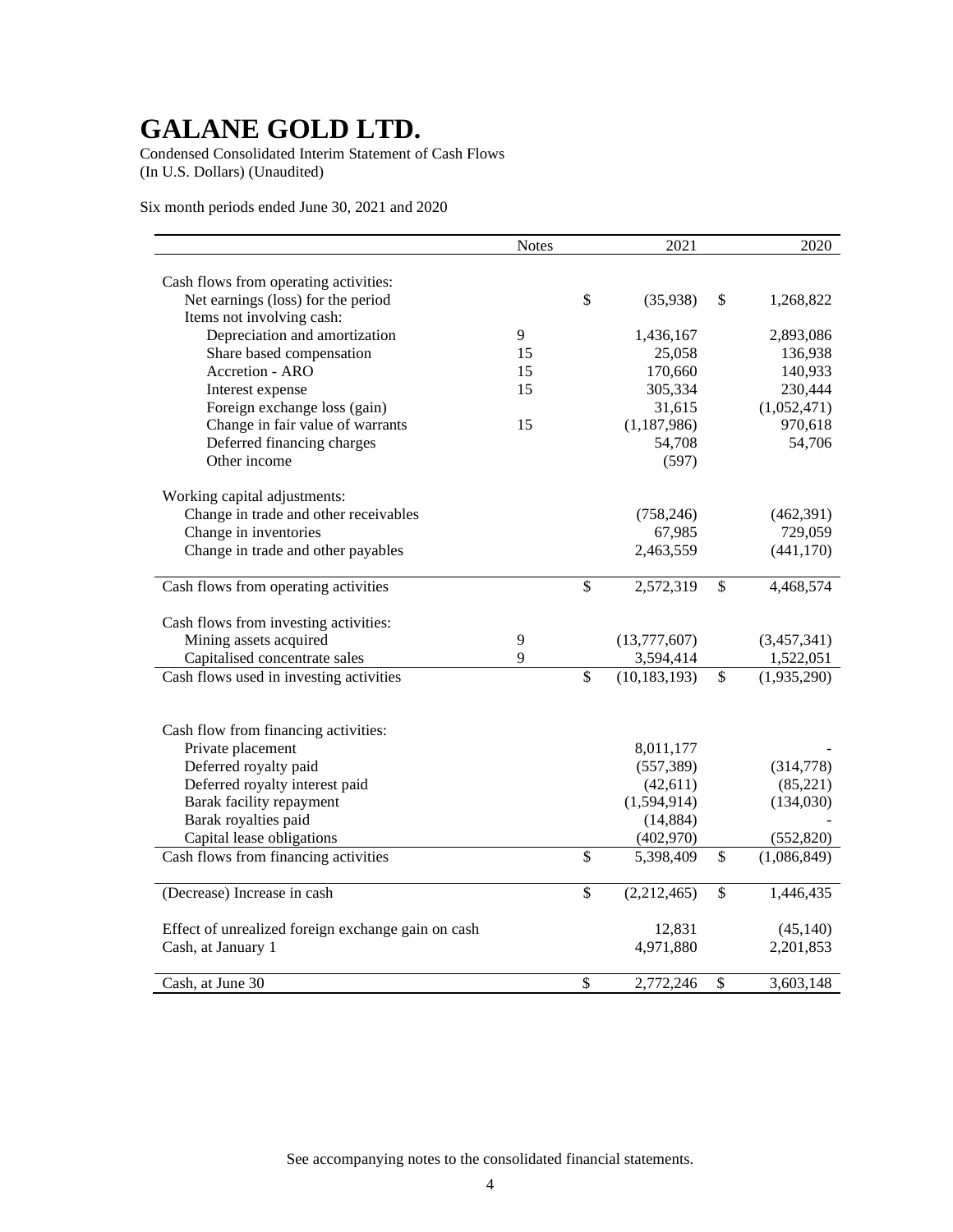Notes to the Unaudited Condensed Consolidated Interim Financial Statements (in U.S. Dollars) For the three and six months ended June 30, 2021 and 2020

### **1. Corporate Information**

Galane Gold Ltd. (the "Company") operates through its wholly owned subsidiary, Galane Gold Mines Ltd., which was incorporated under the *Business Corporations Act* (Ontario) on November 15, 2010 and whose principal business activities are the exploration for, development of, and operation of gold mining properties. The Company's registered and head office is located at Suite 1800, 181 Bay St., Toronto, Ontario, Canada.

### **2. Going Concern**

The condensed consolidated interim financial statements were prepared using international financial reporting standards that are applicable to a going concern.

During the six months ended June 30, 2021, several measures continue to be in place in Botswana, South Africa and the rest of the world in response to the increased impact from COVID-19. The Company continues to operate while observing compliance with capacity and enhanced operating requirements as mandated by the Republic of Botswana Government and Republic of South Africa Government, including but not limited to social distancing, wearing of face masks, provision of hand sanitizer for employees and visitors, registration upon entry to site and temperature checks. While the impact of COVID-19 is expected to be temporary, the current circumstances are dynamic and the impacts on our business operations, including the duration and impact on our future production, cannot be reasonably estimated at this time and we anticipate this could have an adverse impact on the Company's financial position, results of operation and cash flows. The Company's liquidity and ability to continue as a going concern may also be impacted.

As at June 30, 2021, the Company had a working capital deficiency (current assets less current liabilities) of \$13.1 million compared to a deficiency of \$12.4 million at December 31, 2020.

The working capital deficiency includes deferred royalties of \$4.9 million classified as a current liability. During 2020, the Company entered into discussions with the Government of Botswana to reschedule the repayment of the outstanding balance, however, with the current focus on the COVID-19 shutdown of non-essential services in the country, these discussions have not yet concluded.

The impact of the COVID-19 pandemic, and the Company's financial position, result in material uncertainties which may give rise to significant doubt as to the ability of the Company to continue as a going concern. Because of these uncertainties, there can be no assurance that the measures that management is taking to mitigate the Company's liquidity position and the impact of the COVID-19 pandemic will be successful.

The ongoing strength in gold prices and positive operating performance at the Mupane mine have resulted in earnings from mining operations of \$2.4 million for the six months ended June 30, 2021, compared to \$2.9 million for the same period in 2020, with cashflow from operating activities of \$2.6 million for the six months ended June 30, 2021, compared to \$4.5 million for the same period in 2020. The Company has no material commitments for capital expenditures at the Mupane or Galaxy mine as of June 30, 2021.

The current commodity price and exchange rate environment can be volatile, which may have an impact on the Company's cash flows. Despite the higher gold price currently being realized, the Company continues to review its near term operating plans and to take steps to reduce costs and maximize cash flow generated from operations.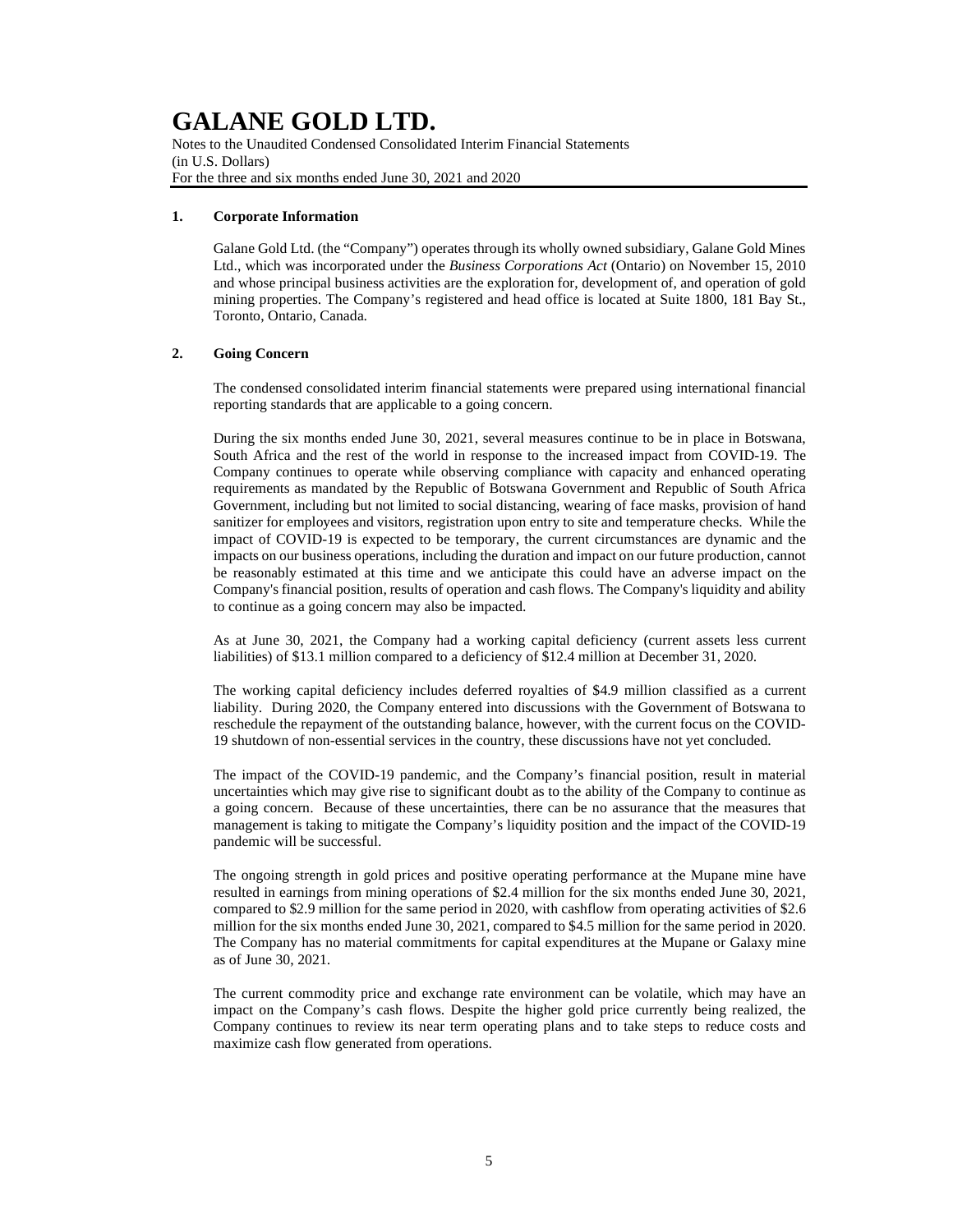Notes to the Unaudited Condensed Consolidated Interim Financial Statements (In U.S. Dollars) For the three and six months ended June 30, 2021 and 2020

These condensed consolidated interim financial statements do not reflect adjustments to the carrying values of the assets and liabilities, the reported revenues and expenses, and the balance sheet classifications used, that would be necessary if the Company were unable to realize its assets and settle its liabilities as a going concern in the normal course of operations. Such adjustments could be material.

### **3. Basis of preparation**

### **(a) Statement of compliance**

The unaudited condensed consolidated interim financial statements (the "Financial Statements") of the Company as at and for the three and six months ended June 30, 2021 have been prepared in accordance with IAS 34, Interim Financial Reporting, and do not include all of the information required for full annual consolidated financial statements. Accordingly, certain information and disclosures normally included in annual financial statements prepared in accordance with International Financial Reporting Standards ("IFRS") have been omitted or condensed.

### **(b) Significant accounting judgments, estimates and assumptions**

The preparation of the Financial Statements in conformity with IFRS requires management to make judgments, estimates and assumptions that affect the reported amounts of assets, liabilities and contingent liabilities at the date of the Financial Statements and reported amounts of revenues and expenses during the reporting period. Estimates and assumptions are regularly evaluated and are based on management's experience and other factors, including expectations of future events that are believed to be reasonable under the circumstances. Actual results may differ from these estimates. The particular areas of estimation uncertainty and critical judgments are outlined in detail in the annual audited consolidated financial statements for the year ended December 31, 2020 (the "Annual Financial Statements").

### **(c) Functional and presentation currency**

The consolidated financial statements are presented in U.S. dollars, which is the functional currency of the Company and each of its subsidiaries. All amounts are in U.S. dollars, except where otherwise indicated.

### **4. Significant Accounting Policies**

These Financial Statements have been prepared following the same accounting policies and methods of computation as the Annual Financial Statements.

### **5. Accounting standards issued not yet adopted during the year**

### **IAS 16 – Property Plant and Equipment**

On May 14, 2020, the International Accounting Standard Board (IASB) published the narrow scope amendment to IAS 16 Property, Plant and Equipment – Proceeds before Intended Use. The amendment prohibits deducting from the cost of property, plant and equipment amounts received from selling items produced while preparing the asset for its intended use. Instead, amounts received will be recognized as sales proceeds and the related costs in profit and loss. The effective date is for annual periods beginning on or after January 1, 2022. Management is of the opinion that this change will have a material impact on the reporting of 2021 comparative information, as the Company currently capitalises the proceeds from sale of gold concentrates during the commissioning phase and associated pre-production expenditure for its Galaxy operation.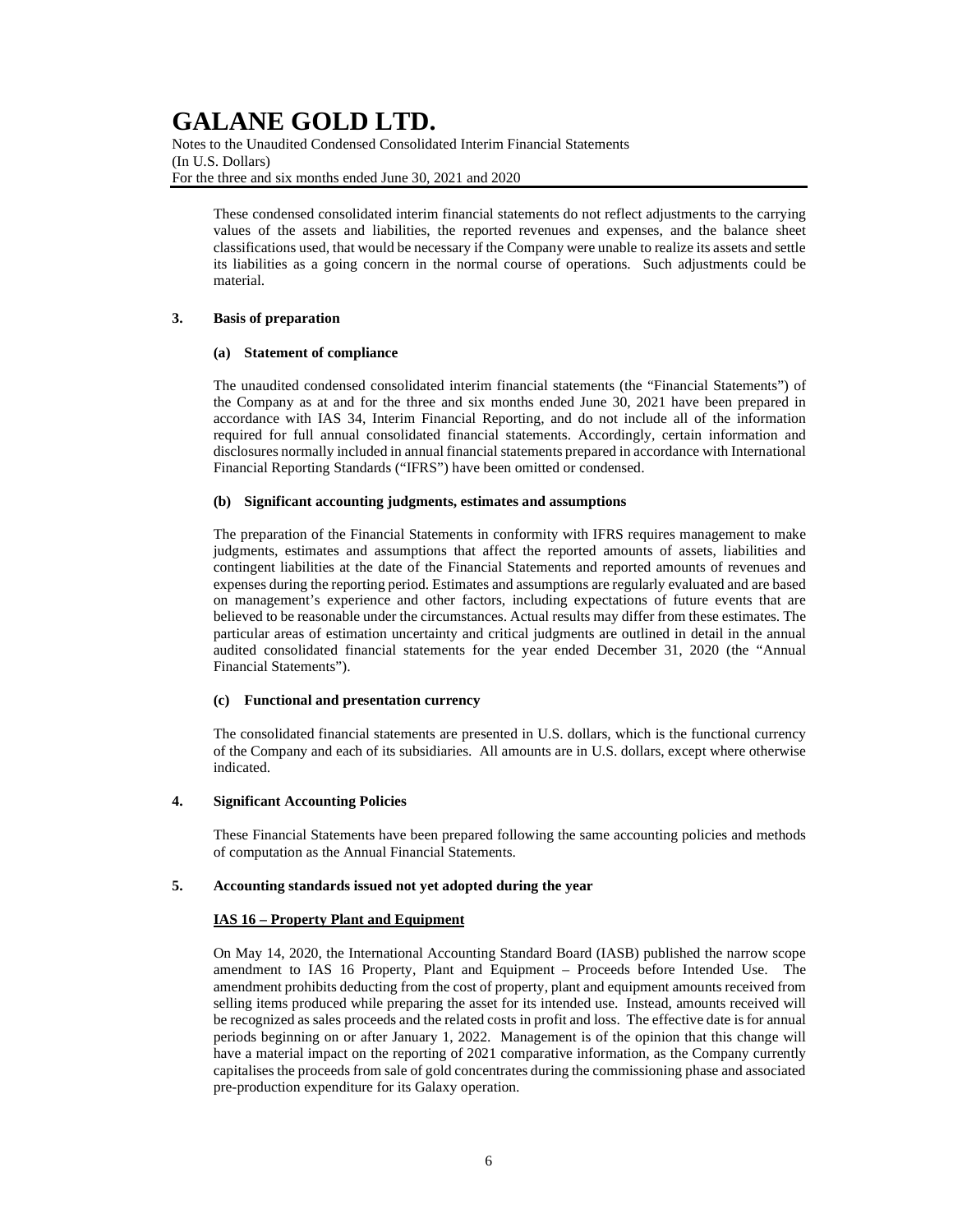Notes to the Unaudited Condensed Consolidated Interim Financial Statements (In U.S. Dollars) For the three and six months ended June 30, 2021 and 2020

### **6. Summit Acquisition**

On May 19, 2021 the Company completed the acquisition (the "Summit Acquisition") of the Summit Mine and the infrastructure constituting the Banner Mill in New Mexico (the "Assets") from Pyramid Peak Mining, LLC, a wholly owned subsidiary of Waterton Precious Metals Fund II Cayman, LP (the "Seller").

The aggregate consideration to be paid for the Assets is \$17.0 million, consisting of (i) cash consideration of \$6.0 million paid on closing of the acquisition; (ii) the issuance to the Seller on closing of the acquisition of 16 million common shares of the Company at a deemed issuance price of C\$0.22 per common share and warrants to purchase up to 16 million common shares of the Company exercisable at a price of C\$0.30 per common share for a period of three years from closing; and (iii) cash consideration of \$8.2 million upon commencement of production at the mine.

On initial recognition of the Summit Acquisition the Company recognised a total of \$11.2 million in property plant and equipment, with \$6.0 million paid in cash, \$3.2 million attributable to the issuance of common shares, \$1.4 million attributable to warrants, and \$0.6 million attributable to transaction costs. The \$8.2 million payment due upon commencement of production at the mine is being treated as contingent consideration in an asset acquisition and will be recognised once production has commenced.

|                         | June 30, 2021 | December 31.    |
|-------------------------|---------------|-----------------|
|                         |               | 2020            |
| Trade receivables<br>\$ | 647,893       | \$<br>509,422   |
| Taxes recoverable       | 1,246,636     | 814,918         |
| Prepaid expenses        | 546,296       | 381,119         |
| Other receivables       | 284.451       | 285,243         |
| S                       | 2,725,276     | \$<br>1,990,702 |
|                         |               |                 |
| Non-Current:            |               |                 |
| \$<br>Other receivables | 1,228,800     | \$<br>1,168,648 |
| \$                      | 1,228,800     | \$<br>1,168,648 |

### **7. Trade receivables and other assets**

#### **8. Inventories**

The amount of inventories recognized as an expense during the period is included in mining costs in the condensed consolidated interim statement of earnings and comprehensive earnings. The carrying values at the end of the respective periods are:

|                 | June 30, 2021   | December 31. |
|-----------------|-----------------|--------------|
|                 |                 | 2020         |
| Gold in process | \$<br>804.963   | 612,395      |
| <b>Supplies</b> | 3,659,125       | 3,928,697    |
| Ore Stockpiles  | 71.705          | 56.412       |
|                 | \$<br>4,535,793 | 4,597,504    |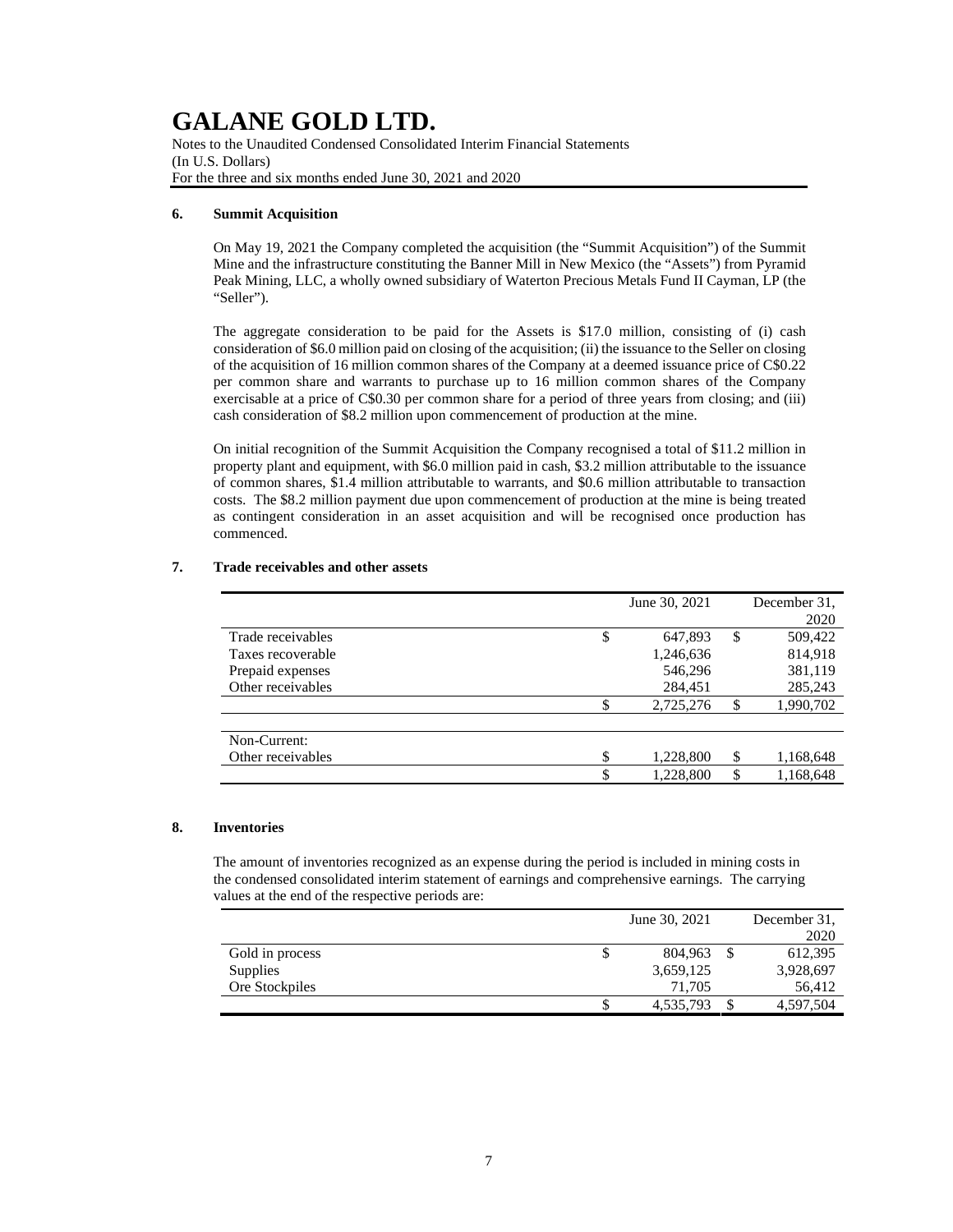Notes to the Unaudited Condensed Consolidated Interim Financial Statements (In U.S. Dollars) For the three and six months ended June 30, 2021 and 2020

### **9. Mining assets**

The continuity of mining assets for the six months ended June 30, 2021 is as follows:

|                                                      | Construction     | Mining and           |    | Plant and      | Total             |  |  |  |  |  |  |  |  |  |  |  |  |  |           |  |  |  |  |
|------------------------------------------------------|------------------|----------------------|----|----------------|-------------------|--|--|--|--|--|--|--|--|--|--|--|--|--|-----------|--|--|--|--|
|                                                      | in Progress      | Exploration          |    |                |                   |  |  |  |  |  |  |  |  |  |  |  |  |  | Equipment |  |  |  |  |
|                                                      |                  | Properties           |    |                |                   |  |  |  |  |  |  |  |  |  |  |  |  |  |           |  |  |  |  |
| Cost at December 31, 2020                            | \$11,890,761     | \$<br>93,482,856     | \$ | 7,890,685      | \$113,264,302     |  |  |  |  |  |  |  |  |  |  |  |  |  |           |  |  |  |  |
| Additions:                                           |                  |                      |    |                |                   |  |  |  |  |  |  |  |  |  |  |  |  |  |           |  |  |  |  |
| Additions $(1)$                                      | 1,594,859        | 13,464,613           |    | 6,114          | 15,065,586        |  |  |  |  |  |  |  |  |  |  |  |  |  |           |  |  |  |  |
| Cost at June 30, 2021                                | \$13,485,620     | \$<br>106,947,469    | \$ | 7,896,799      | 128,329,888<br>S. |  |  |  |  |  |  |  |  |  |  |  |  |  |           |  |  |  |  |
|                                                      |                  |                      |    |                |                   |  |  |  |  |  |  |  |  |  |  |  |  |  |           |  |  |  |  |
| Accumulated depreciation<br>and amortization at      |                  |                      |    |                |                   |  |  |  |  |  |  |  |  |  |  |  |  |  |           |  |  |  |  |
| December 31, 2020                                    | \$               | \$<br>(65, 532, 652) |    | \$ (6,313,393) | \$(71,846,045)    |  |  |  |  |  |  |  |  |  |  |  |  |  |           |  |  |  |  |
| Depreciation and                                     |                  |                      |    |                |                   |  |  |  |  |  |  |  |  |  |  |  |  |  |           |  |  |  |  |
| amortization                                         |                  | (1,015,602)          |    | (420, 565)     | (1,436,167)       |  |  |  |  |  |  |  |  |  |  |  |  |  |           |  |  |  |  |
|                                                      |                  |                      |    |                |                   |  |  |  |  |  |  |  |  |  |  |  |  |  |           |  |  |  |  |
| Accumulated depreciation<br>and amortization at June |                  |                      |    |                |                   |  |  |  |  |  |  |  |  |  |  |  |  |  |           |  |  |  |  |
| 30, 2021                                             | \$               | \$<br>(66,548,254)   |    | \$ (6,733,958) | \$(73,282,212)    |  |  |  |  |  |  |  |  |  |  |  |  |  |           |  |  |  |  |
|                                                      |                  |                      |    |                |                   |  |  |  |  |  |  |  |  |  |  |  |  |  |           |  |  |  |  |
| Net book value, June 30,<br>2021                     | 13,485,620<br>S. | \$<br>40,399,215     | \$ | 1,162,841      | 55,047,676<br>\$  |  |  |  |  |  |  |  |  |  |  |  |  |  |           |  |  |  |  |

(1) The additions for the current year include capitalised interest of \$267,386 related to the Barak facility that was utilised to fund the restart of the Galaxy mine (note 11).

### **10. Restoration and rehabilitation provision**

| At December 31, 2020 | 5,379,417 |
|----------------------|-----------|
| Revaluation          | 72,886    |
| Accretion            | 170,660   |
| At June 30, 2021     | 5,622,963 |

### **11. Trade accounts payable and accrued liabilities**

|                                               |     | June 30, 2021           | December 31.<br>2020   |
|-----------------------------------------------|-----|-------------------------|------------------------|
| Trade accounts payable<br>Accrued liabilities | \$. | 10,103,922<br>1,675,099 | 7,929,054<br>1,372,690 |
|                                               |     | 11,779,021              | 9,301,744              |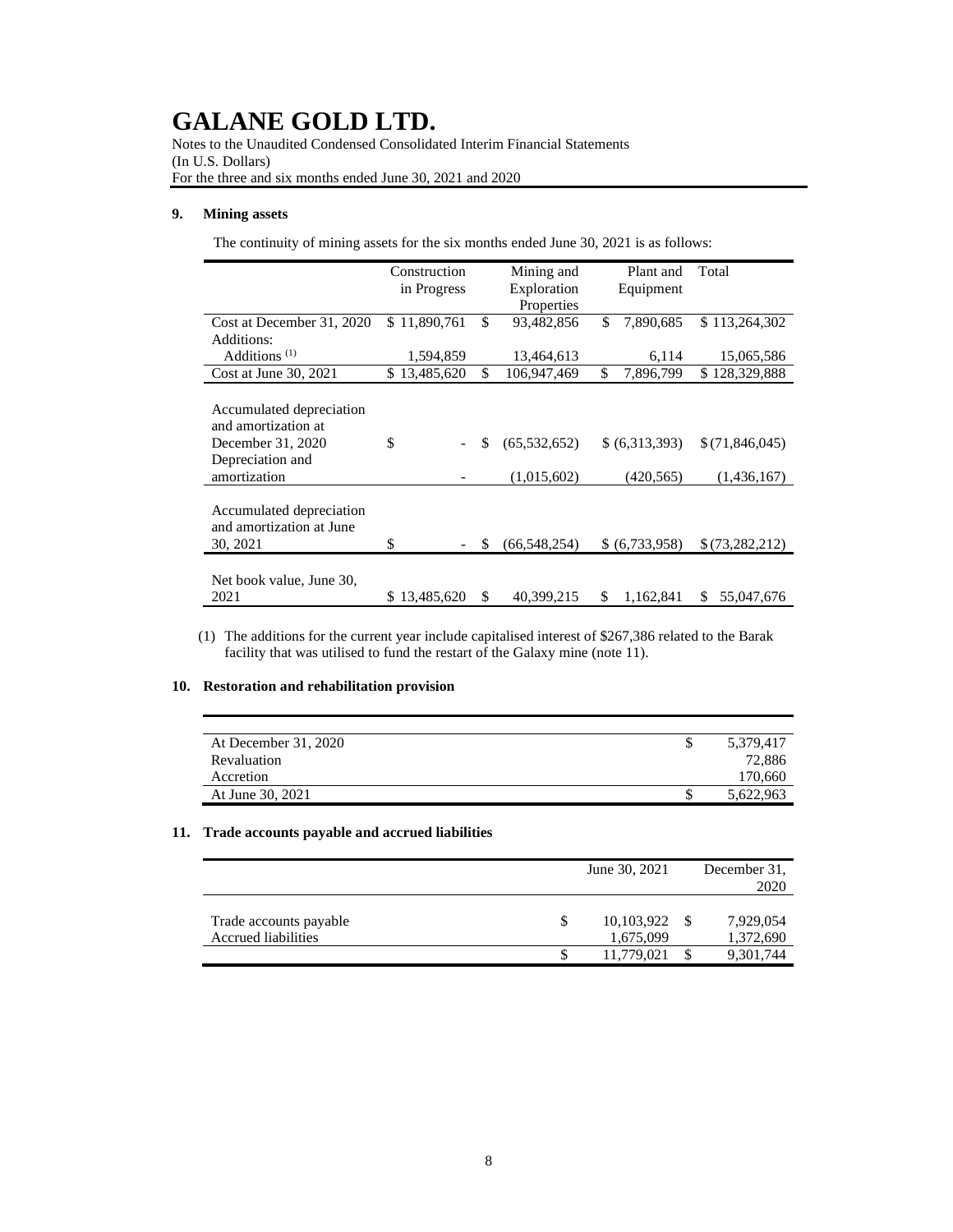Notes to the Unaudited Condensed Consolidated Interim Financial Statements (In U.S. Dollars) For the three and six months ended June 30, 2021 and 2020

#### **12. Loans and borrowings**

|                         | June 30, 2021    |               | December 31. |
|-------------------------|------------------|---------------|--------------|
|                         |                  |               | 2020         |
|                         |                  |               |              |
| Current                 |                  |               |              |
| Debentures $(1)$        | \$<br>2,809,939  | <sup>\$</sup> | 4,376,512    |
| Mining Royalties (2)    | 4,889,914        |               | 5,319,473    |
| Lease liabilities (3)   | 540.955          |               | 686,004      |
| Barak loan facility (4) | 2,978,056        |               | 4,250,876    |
| Barak royalty (4)       | 129,721          |               | 62,197       |
|                         | \$<br>11,348,585 | \$            | 14,695,062   |
|                         |                  |               |              |
| Non-Current             |                  |               |              |
| Lease liabilities (3)   | 599.150          |               | 818,336      |
| Barak royalty (4)       | 55,595           |               | 138,002      |
|                         | \$<br>654.745    | \$            | 956.338      |

(1) The Company issued unsecured debentures to certain loan holders of Galaxy and other parties as settlement of amounts previously due on the acquisition of Galaxy in 2015. The original principal amount of the debentures was \$5,650,269 and was originally due on November 20, 2019. The debentures have a fixed interest rate of 4% per annum, compounded annually. \$728,000 of such principal was repaid on September 27, 2019.

In accordance with an amended and restated debenture agreed to between the Company and a debenture holder in the second quarter of 2018: (i) \$3,249,433 of the principal amount of debentures is repayable on November 20, 2021 and is convertible into common shares at a price of C\$0.15 per common share, based on a pre-determined exchange rate; (ii) interest is convertible into common shares, based on a pre-determined exchange rate, at a price equivalent to the greater of C\$0.15 and the Discounted Market Price (as defined by the TSX Venture Exchange) at the time of conversion; (iii) the Company has a right of forced conversion for the principal where the trading price of the common shares exceeds C\$0.15 for 10 consecutive trading days; and (iv) commencing January 1, 2018, interest for a calendar year is due and payable on March 31 of the subsequent year.

Pursuant to an amending instrument dated September 30, 2019: (i) \$1,672,836 of the principal amount of the debentures is now repayable on November 20, 2021, (ii) such amount of principal is convertible into common shares at a price of C\$0.20 per common share, based on a predetermined exchange rate, with interest on such principal convertible into common shares, based on a pre-determined exchange rate, at a price equivalent to the greater of C\$0.20 and the Discounted Market Price at the time of conversion, subject to acceptance of the TSX Venture Exchange, and (iii) the Company has a right of forced conversion for such principal where the trading price of the common shares exceeds C\$0.20 for 10 consecutive trading days. On December 15, 2019 the Company prepaid an additional \$838,486 of the principal and \$12,517 of interest on the debentures.

Prior to the date of these financial statements, the trading price of the common shares exceeded both C\$0.15 and C\$0.20 thresholds for 10 consecutive trading days and, as a result, the Company has a right to force conversion of the principal amount of the outstanding debentures at any time prior to maturity.

On May 27, 2021, a debenture holder converted (i) \$600,000 of principal amount of debenture into 5,400,000 common shares at a price of C\$0.15 per common share and at a pre-determined exchange rate of \$1.00:C\$1.35 and (ii) \$29,195 of interest payable on such principal into 210,200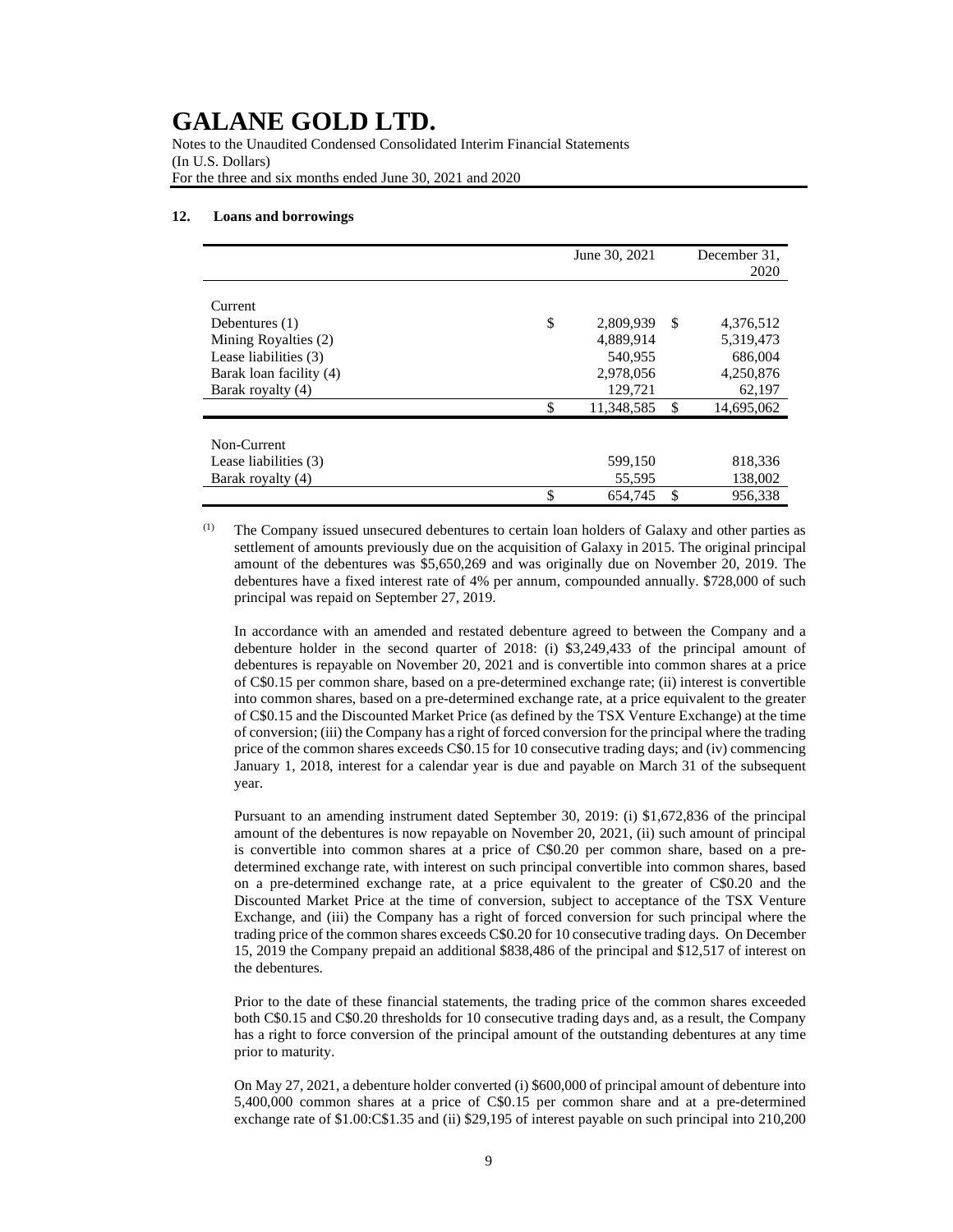Notes to the Unaudited Condensed Consolidated Interim Financial Statements (In U.S. Dollars) For the three and six months ended June 30, 2021 and 2020

> common shares at a price of C\$0.1875 per common share, being the Discounted Market Price as of the date of the notice of conversion, and at a pre-determined exchange rate of \$1.00:C\$1.35.

> On June 16, 2021, the Company exercised its right to force the conversion of (i) \$834,350 of principal amount of debenture into 5,423,275 common shares at a price of C\$0.20 per common share and at a pre-determined exchange rate of \$1.00:C\$1.30 and (ii) \$199,186 of interest payable on such principal into 1,294,709 common shares at a price of C\$0.20 per common share and at a pre-determined exchange rate of \$1.00:C\$1.30.

- $(2)$  The Government of Botswana royalties were all recorded as current liabilities at June 30, 2021. However on March 19, 2018 an agreement was reached with the government regarding royalties payable on the sale of gold and subsequent repayment thereof under the following terms:
	- \$8,398,709 of royalties deferred at December 2017 were to be repaid as follows:
		- o principal repayments of \$21,593 per month for ten months commencing March 2018 (all paid);
		- o principal repayments of \$101,593 per month for 12 months commencing January 2019 (all paid); and
		- o the remaining balance to be repaid in 12 equal monthly payments commencing January 2020;
	- interest to be charged at Bank of Botswana commercial bank prime lending rate plus 5%, applied on a simple interest basis, equating to \$28,407 per month over the 34 month repayment period; and
	- the deferral amount is unsecured.

The Company is currently engaging with the Government of Botswana to negotiate a rescheduling of the repayments that were due in 2020. As yet no agreement has been reached between the parties, however the Company made payments of \$1,800,000 for the year ended December 31, 2020. The Company has repaid \$600,000 for the six months ended June 30, 2021.

- (3) The lease liabilities include leases for equipment and property.
- (4) On October 2, 2018, the Company entered into a loan agreement with Barak Fund SPC Limited ("Barak") with respect to a \$5,000,000 secured loan facility (the "Barak Facility"), for a term ending three years from the date of the first drawdown and bearing interest at a rate of 14% per annum. The funds have been used towards the refurbishment and expansion of the processing facilities and restarting underground mining operations at the Galaxy gold mine in Barberton, South Africa. The Company has agreed to pay to Barak, or its nominee, 0.75% of the net proceeds accruing to Galaxy under an off-take agreement covering the annual gold concentrate production of the Agnes gold mine in Barberton owned and operated by Galaxy, after taking into account all attributable logistics and freight costs, State Royalties (as defined in the Barak Facility) and valueadded tax (if applicable). The Company received the funds from drawdown requests totalling \$5,000,000 under the Barak Facility before December 31, 2019. As the Company was in breach of the current ratio covenant at June 30, 2021, the entire outstanding balance of the loan facility has been classified as a current liability.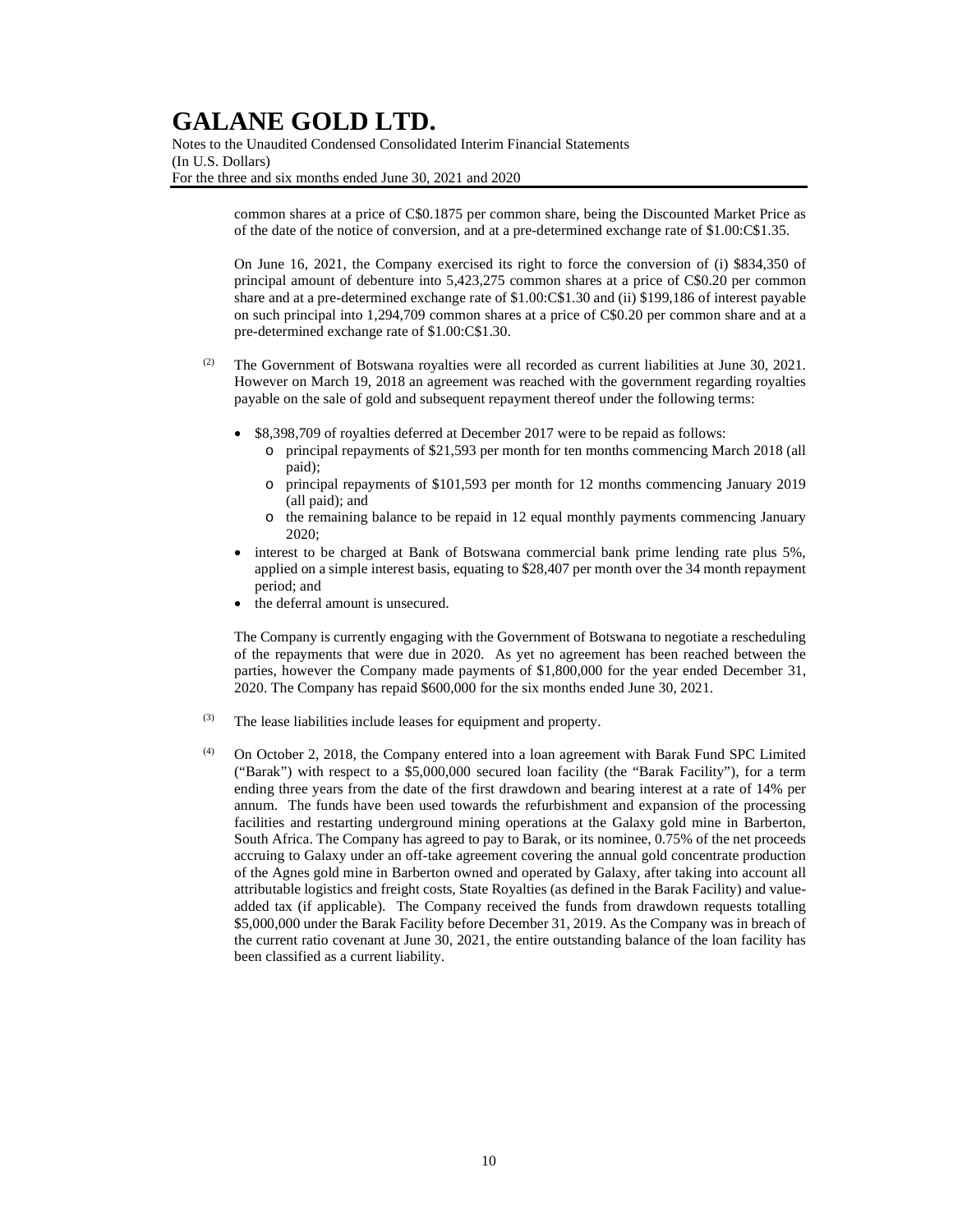Notes to the Unaudited Condensed Consolidated Interim Financial Statements (In U.S. Dollars) For the three and six months ended June 30, 2021 and 2020

### **Contractual Repayment Schedule**

|                     | 2021       | 2022    | 2023                         | <b>Total</b> |
|---------------------|------------|---------|------------------------------|--------------|
|                     |            |         | onwards                      |              |
|                     | \$         | \$      | \$                           |              |
| <b>Debentures</b>   | 2,809,939  |         | -                            | 2,809,939    |
| Mining royalties    | 4,889,914  |         | $\qquad \qquad \blacksquare$ | 4,889,914    |
| Lease liabilities   | 391,804    | 530.686 | 287,304                      | 1,209,794    |
| Barak loan facility | 3,179,075  |         | $\qquad \qquad$              | 3,179,075    |
| Barak royalty       | 64,860     | 120,456 |                              | 185,316      |
| Total               | 11,335,592 | 651,142 | 287.304                      | 12.274.038   |

#### **13. Income and Mining Taxes**

The Company estimates the effective tax rate expected to be applicable for the full fiscal year and uses that rate to provide for income taxes in interim reporting periods. The Company also recognizes the tax impact on certain discrete (unusual or infrequently occurring) items, including changes in judgment concerning the probable realization of losses and effects of changes in tax laws or rates, in the interim period in which they occur.

As a result of the effect of utilization of loss carry forwards available to the Company, the Company reported no income tax expense for the three and six months ended June 30, 2021 (three and six months ended June 30, 2020 - \$nil). The effective income tax rates vary from the combined Canadian federal and provincial statutory income tax rate of 26.50% for the three and six months ended June 30, 2021 (three and six months ended June 30,  $2020 - 26.50\%$ ) due to the geographical distribution of earnings, which are subject to different tax rates, fluctuations in exchange rates and other non-deductible expenses.

#### **14. Share Capital**

#### **(a) Authorized share capital:**

As at June 30, 2021, the authorized share capital of the Company consisted of an unlimited number of common shares. All issued shares are fully paid.

#### **(b) Issued share capital:**

As at June 30, 2021, 327,321,644 common shares are issued and outstanding.

On April 8, 2021 the Company completed a private placement of 44,028,700 subscription receipts at a price of C\$0.22 per subscription receipt. Upon completion of the Summit Acquisition on May 19, 2021, each subscription receipt holder received one common share and one common share purchase warrant of the Company (a "SR Warrant"). Each SR Warrant entitles the holder thereof to purchase one common share at a price of C\$0.30, for a period of three years following the closing of the Summit Acquisition. As partial consideration for the Summit Acquisition, the Company issued an additional 16,000,000 common shares at a deemed issue price of C\$0.22 per common share, and warrants to purchase up to 16,000,000 common shares on the same terms as the SR Warrants.

On May 27, 2021, the Company issued 5,610,200 common shares pursuant to the conversion of \$600,000 of principal amount of debenture and \$29,195 of interest payable on such principal. See Note 12.

On June 16, 2021, the Company issued 6,717,984 common shares pursuant to the forced conversion of \$834,350 of principal amount of debenture and \$199,186 of interest payable on such principal. See Note 12.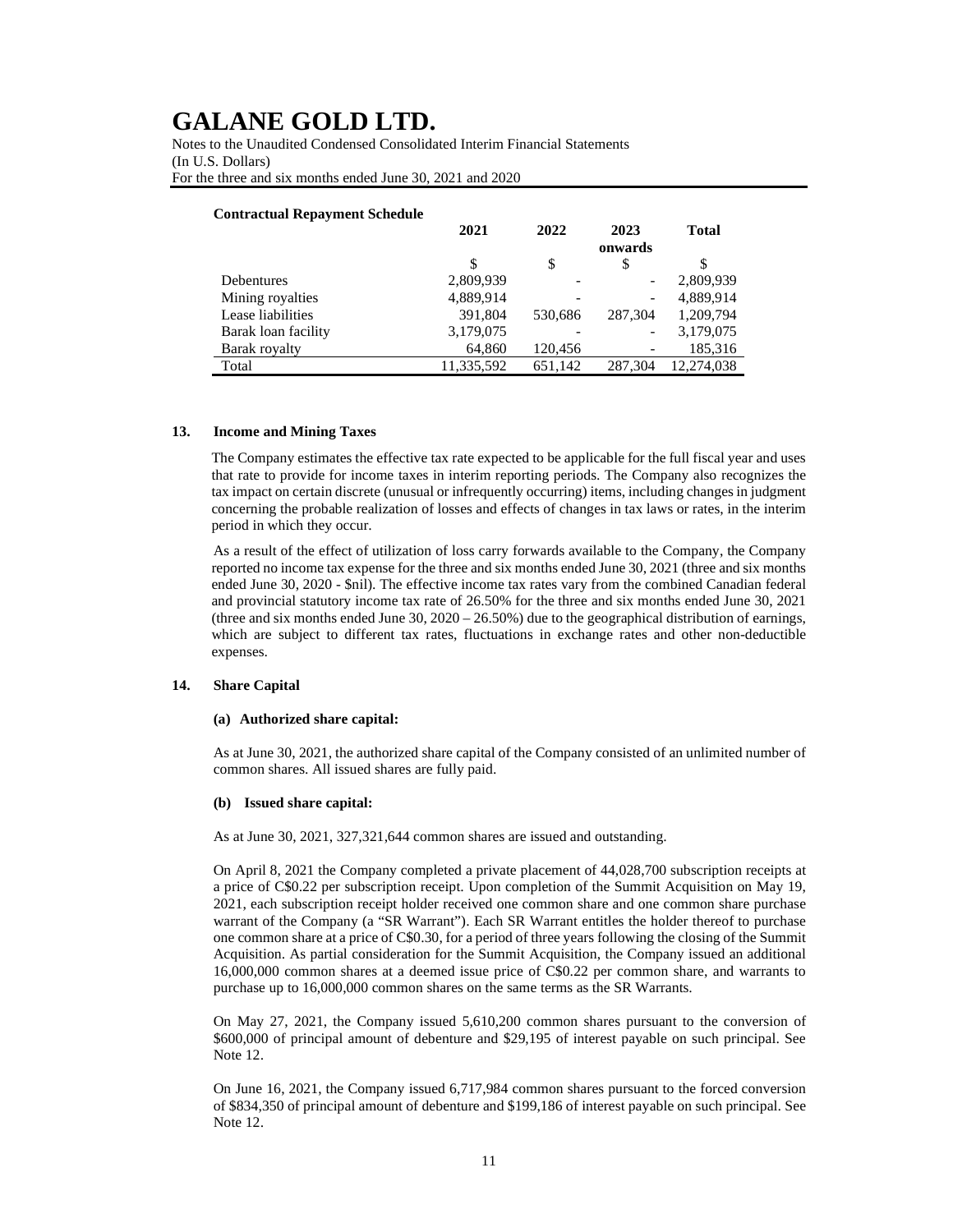Notes to the Unaudited Condensed Consolidated Interim Financial Statements (In U.S. Dollars) For the three and six months ended June 30, 2021 and 2020

The Company did not issue any common shares during the six month period ended June 30, 2020.

### **(c) Stock Options:**

The Company has a stock option plan whereby options may be granted to directors, officers, employees and consultants. As at June 30, 2021, a maximum of 32,732,164 options to purchase common shares were issuable under the Company's stock option plan, of which 20,032,164 remained available for issuance.

The following is a summary of stock options outstanding as at June 30, 2021 and December 31, 2020 along with changes during the periods then ended:

|                                                                                             |             |    | Weighted              |
|---------------------------------------------------------------------------------------------|-------------|----|-----------------------|
|                                                                                             |             |    | Average               |
|                                                                                             | Number of   |    | <b>Exercise Price</b> |
|                                                                                             | Options     |    | (CDN\$)               |
| Balance December 31, 2019                                                                   | 12,700,000  | S. | 0.10                  |
| Options granted                                                                             | 1,000,000   |    | 0.10                  |
| Options forfeited                                                                           | (1,000,000) |    | 0.10                  |
| Balance December 31, 2020 and June 30, 2021 <sup>(1)(2)</sup>                               | 12,700,000  |    | 0.10                  |
| $\frac{1}{1}$ . The weighted exerce time to evolvation for externaling entires is 1.4 years |             |    |                       |

The weighted average time to expiration for outstanding options is 1.4 years. a. The range of exercise price is Cdn.\$0.085 to Cdn.\$0.125.

<sup>(2)</sup> As at June 30, 2021, 8,700,000 options were exercisable (December 31, 2020 – 8,537,500).

### **(d) Earnings (loss) per share:**

|                                                                                                                      | Three months<br>ended June 30, |             | Six months<br>ended June 30, |    | Three months<br>ended June 30, | Six months<br>ended June 30, |             |  |
|----------------------------------------------------------------------------------------------------------------------|--------------------------------|-------------|------------------------------|----|--------------------------------|------------------------------|-------------|--|
|                                                                                                                      |                                | 2021        | 2021                         |    | 2020                           |                              | 2020        |  |
| Earnings (loss) attributable to                                                                                      |                                |             |                              |    |                                |                              |             |  |
| Galane shareholders                                                                                                  | \$                             | 332,955     | \$<br>(35,938)               | S  | (390,754)                      | \$                           | 1,268,822   |  |
| Weighted average number of<br>common shares outstanding for<br>purposes of basic earnings per<br>share               |                                | 285,799,969 | 270,467,544                  |    | 223,400,910                    |                              | 223,400,910 |  |
| Dilutive options, warrants and                                                                                       |                                |             |                              |    |                                |                              |             |  |
| <b>DSUs</b>                                                                                                          |                                | 14,085,105  |                              |    |                                |                              | 23,693,006  |  |
| Weighted<br>number<br>average<br>of<br>common shares outstanding for the<br>purpose of diluted earnings per<br>share |                                | 299,885,074 | 270,467,544                  |    | 223,400,910                    |                              | 247,093,916 |  |
| Earnings (loss) per share                                                                                            |                                |             |                              |    |                                |                              |             |  |
| <b>Basic</b>                                                                                                         | \$                             | 0.00        | \$<br>(0.00)                 | \$ | (0.00)                         | \$                           | 0.01        |  |
| Diluted                                                                                                              | \$                             | 0.00        | \$<br>(0.00)                 | \$ | (0.00)                         | \$                           | 0.01        |  |

Basic earnings (loss) per share is computed by dividing the earnings (loss) by the weighted average number of common shares outstanding during the period. Diluted earnings per share reflects the potential dilution of outstanding deferred share units, warrants and stock options in the weighted average number of common shares outstanding during the period, if dilutive. For the three months ended June 30, 2021, the dilutive impact of these instruments has been recognised and for the six months ended June 30, 2021, all instruments were anti-dilutive, while for the three months ended June 30, 2020 all instruments were anti-dilutive, and for the six months ended June 30, 2020, the dilutive impact of these instruments has been recognised.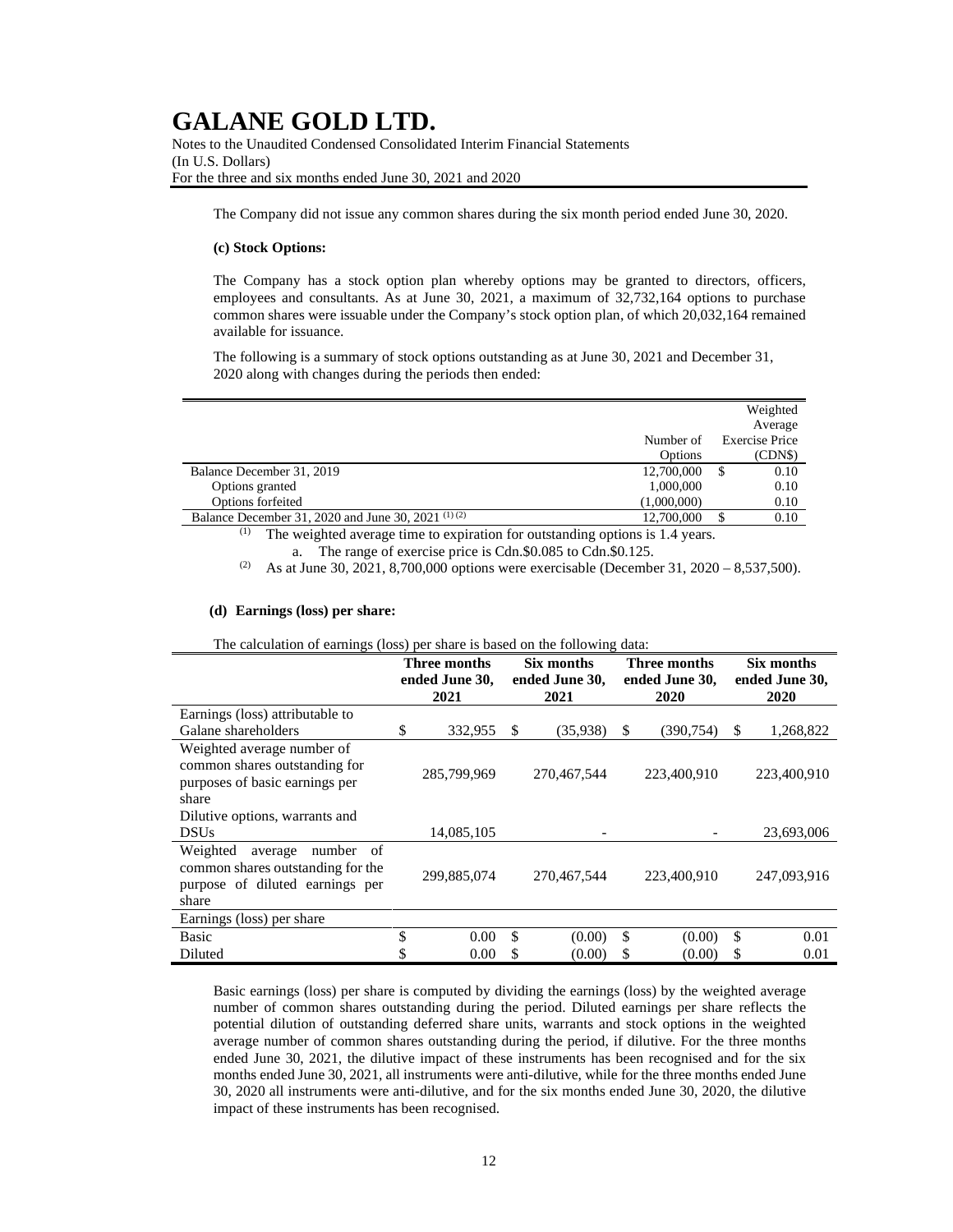Notes to the Unaudited Condensed Consolidated Interim Financial Statements (In U.S. Dollars) For the three and six months ended June 30, 2021 and 2020

### **(e) Deferred Share Units**

The Company has established a deferred share unit plan whereby deferred share units ("DSUs") may be granted to directors, officers, employees and consultants. As at June 30, 2021, a maximum of 13,262,888 DSUs were issuable under the Company's deferred share unit plan, of which 4,967,060 remained available for issuance.

During the three and six month periods ended June 30, 2021, the Company did not issue any shares under the Company's deferred share unit plan.

#### **(f) Warrants:**

The following is a summary of warrants outstanding as at June 30, 2021 and changes during the periods then ended:

|                            | Number of<br>Warrants | Weighted<br>Average<br><b>Exercise Price</b> |
|----------------------------|-----------------------|----------------------------------------------|
|                            |                       | (CDNS)                                       |
| Balance, December 31, 2019 | 31,563,850            | 0.05                                         |
| Exercised                  | (31, 563, 850)        | 0.05                                         |
| Balance, December 31, 2020 |                       |                                              |
| Issued April 8, 2021 $(1)$ | 3,048,602             | 0.22                                         |
| Issued May 19, 2021 $(2)$  | 60,028,700            | 0.30                                         |
| Balance, June 30, 2021     | 63,077,302            | 0.30                                         |

(1) The outstanding warrants have an expiry date of May 19, 2023.

(2) The outstanding warrants have any expiry date of May 19, 2024.

The following is a summary of the value of the warrants outstanding as at June 30, 2021 and changes during the periods then ended:

|                              | Warrants<br>denominated in a<br>foreign currency |
|------------------------------|--------------------------------------------------|
|                              | (\$)                                             |
| Balance, December 31, 2019   | 1,228,626                                        |
| Exercised                    | (5,052,305)                                      |
| Revaluation at exercise date | 3,823,679                                        |
| Balance, December 31, 2020   |                                                  |
| Issued                       | 5,643,822                                        |
| Revaluation at balance date  | (1,187,986)                                      |
| Balance, June 30, 2021       | 4,455,836                                        |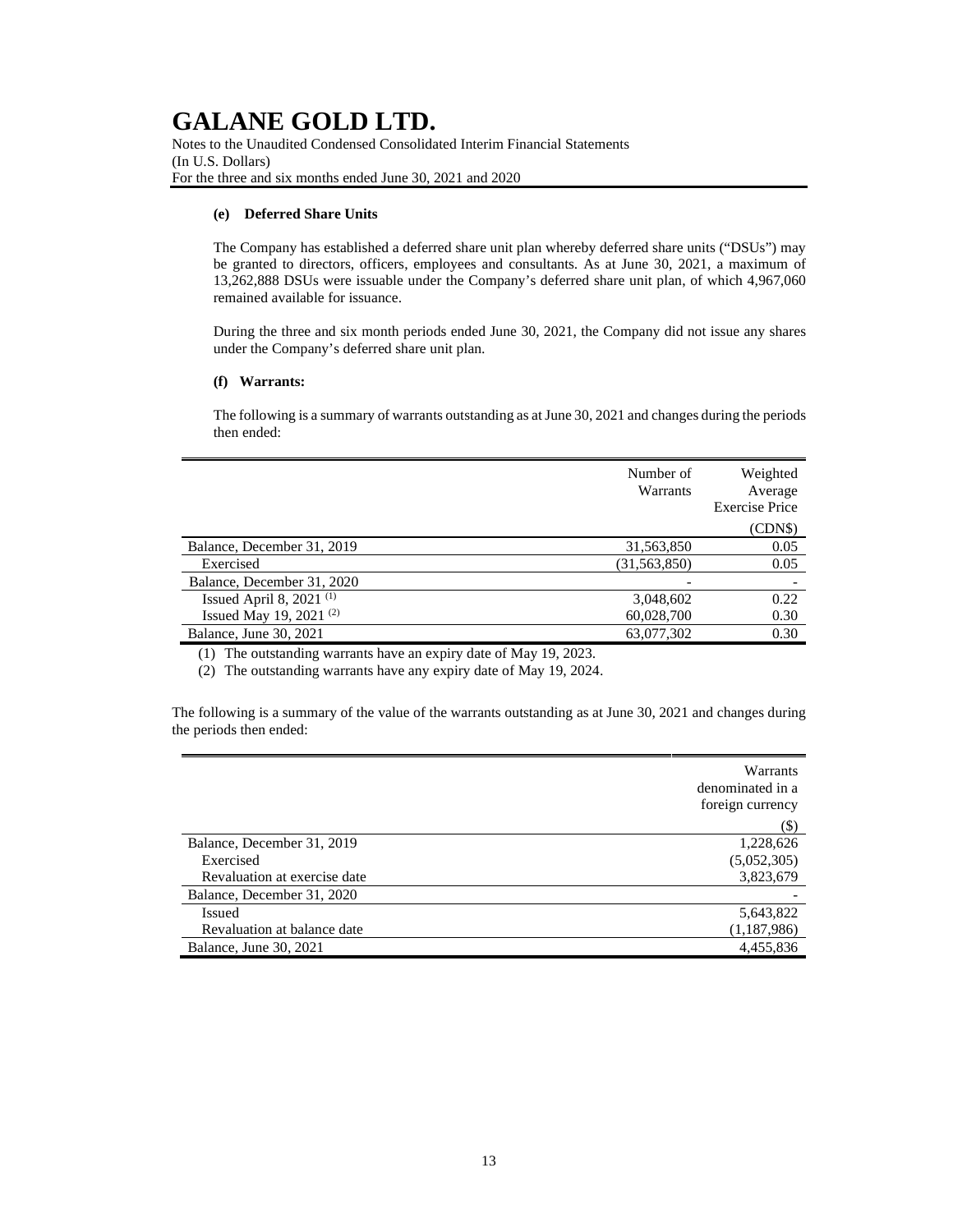Notes to the Unaudited Condensed Consolidated Interim Financial Statements (In U.S. Dollars) For the three and six months ended June 30, 2021 and 2020

### **15. Breakdown of costs**

### **(a) Mining costs**

|                               | <b>Three months</b><br>ended June<br>30, 2021 |           | Six months<br>ended June<br>30, 2021 |            | <b>Three months</b><br>ended June<br>30, 2020 |           | Six months<br>ended June 30,<br>2020 |              |
|-------------------------------|-----------------------------------------------|-----------|--------------------------------------|------------|-----------------------------------------------|-----------|--------------------------------------|--------------|
| Mining and production         | S                                             | 7,693,971 | \$.                                  | 15,106,010 | S                                             | 6,166,316 |                                      | 12,511,416   |
| Administrative                |                                               | 777.396   |                                      | 1,607,575  |                                               | 723,050   |                                      | 1,593,583    |
| Total                         | S                                             | 8,471,367 | S                                    | 16,713,585 | -S                                            | 6,889,366 |                                      | 14, 104, 999 |
| Depreciation and amortization |                                               | 499.205   |                                      | 1,436,167  |                                               | 1,505,854 |                                      | 2,893,086    |
|                               |                                               | 8.970.572 |                                      | 18,149,752 | S                                             | 8.395.220 |                                      | 16,998,085   |

### **(b) Corporate and General Administration**

|                                 |   | Three months<br>ended June<br>30, 2021 |  | Six months<br>ended June<br>30, 2021 |  | Three months<br>ended June<br>30, 2020 |  | Six months<br>ended June 30,<br>2020 |  |
|---------------------------------|---|----------------------------------------|--|--------------------------------------|--|----------------------------------------|--|--------------------------------------|--|
| <b>Professional Fees</b>        | S | 165,526                                |  | 497.916                              |  | 236,578                                |  | 346,858                              |  |
| <b>Share Based Compensation</b> |   | 12.529                                 |  | 25,058                               |  | 78.051                                 |  | 136,938                              |  |
| Corporate Administration        |   | 536,983                                |  | 977,650                              |  | 195,629                                |  | 581,852                              |  |
|                                 | S | 715.038                                |  | 1,500,624                            |  | 510,258                                |  | 1,065,648                            |  |

### **(c) Financing (income) costs**

|                                                              | Three months<br>ended June<br>30, 2021 |             | Six months<br>ended June<br>30, 2021 |             | Three months<br>ended June<br>30, 2020 |           | Six months<br>ended June 30,<br>2020 |           |
|--------------------------------------------------------------|----------------------------------------|-------------|--------------------------------------|-------------|----------------------------------------|-----------|--------------------------------------|-----------|
| Interest on long term debt                                   | \$                                     | 199.791     | \$                                   | 305,334     | S                                      | 70.440    | <b>S</b>                             | 230,444   |
| (Decrease)/increase in fair<br>value of warrants denominated |                                        |             |                                      |             |                                        |           |                                      |           |
|                                                              |                                        |             |                                      |             |                                        |           |                                      |           |
| in foreign currency                                          |                                        | (1,187,986) |                                      | (1,187,986) |                                        | 1,651,333 |                                      | 970,618   |
| Other finance costs                                          |                                        | 694,277     |                                      | 694,277     |                                        |           |                                      |           |
| Accretion                                                    |                                        | 84,369      |                                      | 170,660     |                                        | 66,537    |                                      | 140,933   |
|                                                              |                                        | (209.549)   | \$                                   | (17, 715)   | \$.                                    | 1,788,310 |                                      | 1.341.995 |

### **(d) Other expenses**

|                         | Three months<br>ended June<br>30, 2021 |    | Six months<br>ended June<br>30, 2021 |  | Three months<br>ended June<br>30, 2020 |  | Six months<br>ended June 30,<br>2020 |  |
|-------------------------|----------------------------------------|----|--------------------------------------|--|----------------------------------------|--|--------------------------------------|--|
| Other expenses (income) | 25,799                                 | \$ | 50.386                               |  | 32,007                                 |  | 67.786                               |  |
| Galaxy on-going costs   | 408.126                                |    | 793,500                              |  | 149.632                                |  | 443.243                              |  |
|                         | 433.925                                |    | 843.886                              |  | 181.639                                |  | 511.029                              |  |